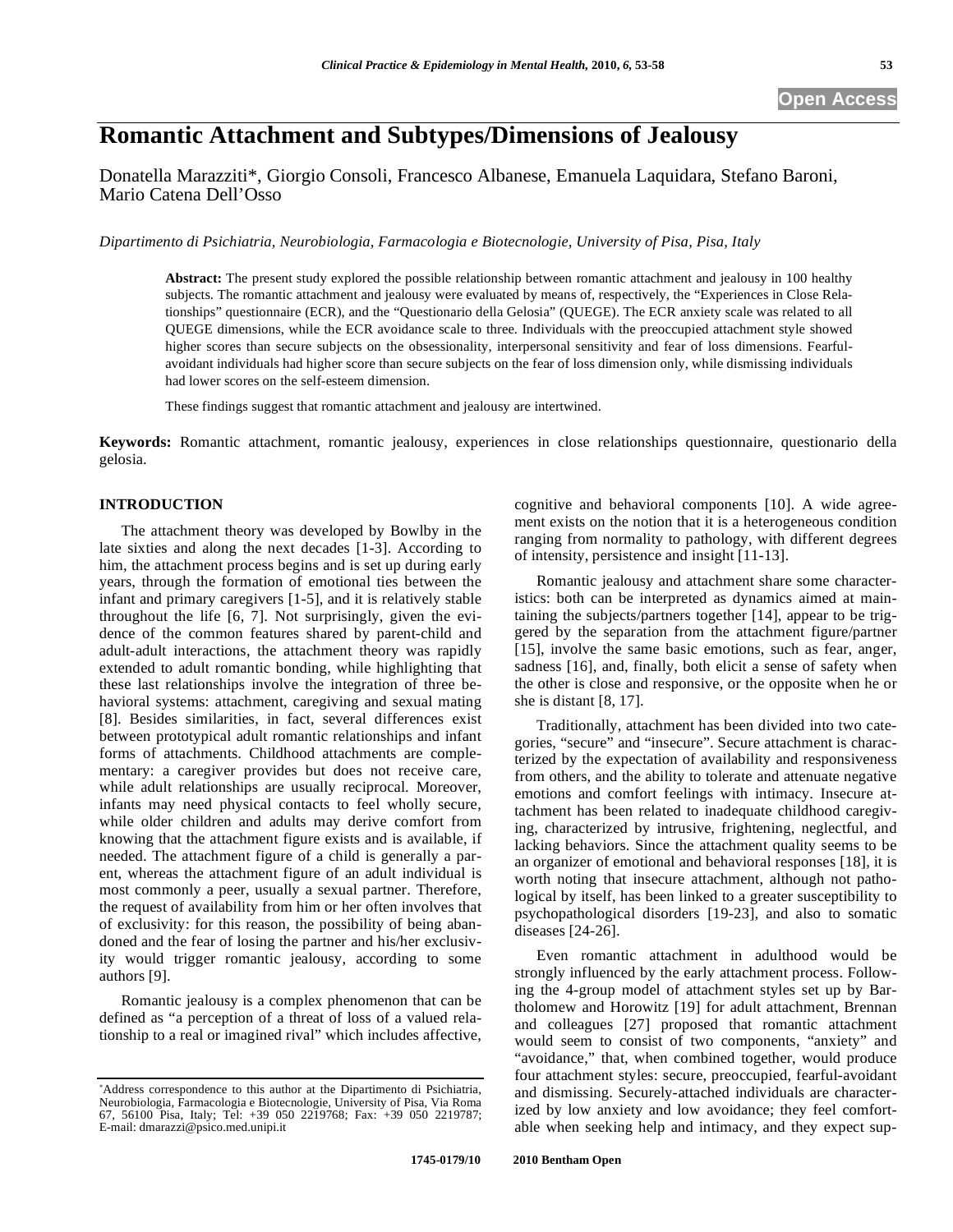port from others. Subjects with the preoccupied attachment are characterized by high anxiety and low avoidance and they show an anxious, aroused style of relating, with an excessive fear of loss. Fearfully-avoidant attached subjects are characterized by high anxiety and high avoidance: they are deeply needful of a close relationship and, yet, they avoid any intimacy. Dismissing attached subjects, whose main features are represented by low anxiety and high avoidance, show independence, avoidance of intimacy and distrust of others. Some studies showed that differences in attachment styles seem to influence both the frequency and the patterns of jealousy expression: individuals with the preoccupied or fearful-avoidant attachment styles more often become jealous and consider rivals as more threatening than those with the secure attachment style [9, 28-32]. In addition, preoccupied subjects have been reported to display more negative affect and engage in more surveillance behavior than those with other attachment styles. Dismissing subjects, when jealous, report feeling less sad than secure and preoccupied ones, and less sadness than preoccupied ones [30]. Furthermore, whereas avoidant subjects tend to associate relationships with fear of closeness, preoccupied subjects associate relationships with extreme emotions, strong desire for reciprocation and jealousy [8]. Attachment style also plays an important role in determining which kind of infidelity elicits more jealousy: secure individuals are more likely to find emotional infidelity than sexual infidelity distressful, whereas dismissing individuals are more likely to find sexual infidelity to be the bigger problem [33]. Moreover, persons who display more suspicious jealousy have greater insecurity and anxious or avoidant attachment [34].

However, jealousy is a quite heterogeneous phenomenon, even within the normality domain [35-37], so that it would be more valuable to ascertain the impact of attachment styles on specific jealousy features.

Therefore, given the paucity of information on this topic, the aim of the present study was to explore the possible relationship between some qualitative characteristics of normal jealousy, as assessed by means of a specific instrument, validated in an Italian population, the so-called "Questionario della Gelosia" (QUEGE) [37-39], that permitted to identify five psychopathological dimensions within the jealousy phenomenon, and the romantic attachment scale, evaluated by means of the "Experiences in Close Relationships" questionnaire (ECR) [27].

# **MATERIALS AND METHODOLOGY**

#### **Subjects**

The study sample included 100 subjects (55 men and 45 women, mean age  $34.31 \pm 7.9$  years), recruited amongst the staff of the Police Department of Florence (Italy) and from partners/friends accompanying patients at the outpatient ward of the Dipartimento di Psichiatria, Neurobiologia, Farmacologia e Biotecnologie, University of Pisa, Italy; these last subjects were chosen to match with those coming from the first place. Socio-demographic data, including gender, age, marital status, work status and duration of the relationship were collected using a standardized form. The two samples were quite similar in terms of socio-demographic characteristics and individual features, as shown herein: 30 men and 22 women and 25 men and 23 women were recruited in Florence (subgroup 1) and Pisa (subgroup 2), respectively. As far as the work activity of the subgroup 2 is concerned, 25 were office workers, 15 were university students, eight were managers and three were traders. The educational level was at least 13 years of school (63 % and 67% in subgroup 1 and 2, respectively), or higher (graduation, 37% and 33%, respectively). Thirty-eight subjects of the subgroup 1 was married or lived with the same partner since at least one year (length of the relationship, mean+SD: 5.4+4.7 years), and 12 were single. Thirty-six subjects of the subgroup 2 was married or lived with the same partner since at least one year (length of the relationship, mean+SD: 4.8+4.4 years), and 14 were single.

All subjects had no family nor personal history of any major psychiatric disorder, as assessed by a psychiatric interview carried out by a senior psychiatrist (DM), by means of the Structured Clinical Interview for DSM-IV Axis I Disorders-Patient Edition (SCID-I/P) [40].

In addition, they were free of any physical illness, as documented by a general check-up and by the normal blood and urine tests, and were psychotropic drug-free; none were heavy smokers or belonged to HIV-risk groups.

Prior to clinical assessment, subjects received a complete description of the study and gave written informed consent for their participation in the study that was approved by the Ethics Committee at Pisa University.

# **Instruments**

The romantic attachment was assessed by means of the Italian version of the ECR [41], a self- report questionnaire that was developed specifically for measuring romantic attachment [27].

The Italian version proved to have good psychometric properties of validity and reliability [41]. The ECR consists of 36 items, scored on a seven-point Likert scale, with 1 indicating "*disagree strongly*" and 7 indicating "*agree strongly*". We used age- and sex- stratified norms obtained in the validation study of the Italian translation. Scores within one standard deviation from the norm were considered as normal. The algorithm for calculating the scores of ECR gives backs a coefficient for the anxiety dimension and one for the avoidance dimension, according to the original model proposed by Brennan and co-workers [27]. According to these coefficients, participants are classified as secure (both anxiety and avoidance low coefficients), preoccupied (high anxiety and low avoidance coefficients), fearful-avoidant (high anxiety and high avoidance coefficients), or dismissing-avoidant (high avoidance and low anxiety coefficients).

The jealousy questionnaire (QUEGE) [37] is a self-report instrument comprising 30 items which explore the presence, frequency and duration of behaviors/feelings related to jealousy; items are scored from 1 to 4, with 1 denoting their absence and 4 their highest frequency (or duration). The instrument was developed by organizing "a priori" the thirty items in five groups, each corresponding to a specific subtype/dimension: obsessive jealousy/obsessionality, depressive jealousy/self-esteem, separation anxiety-related jealousy/fear of loss, paranoid jealousy/suspiciousness, and sen-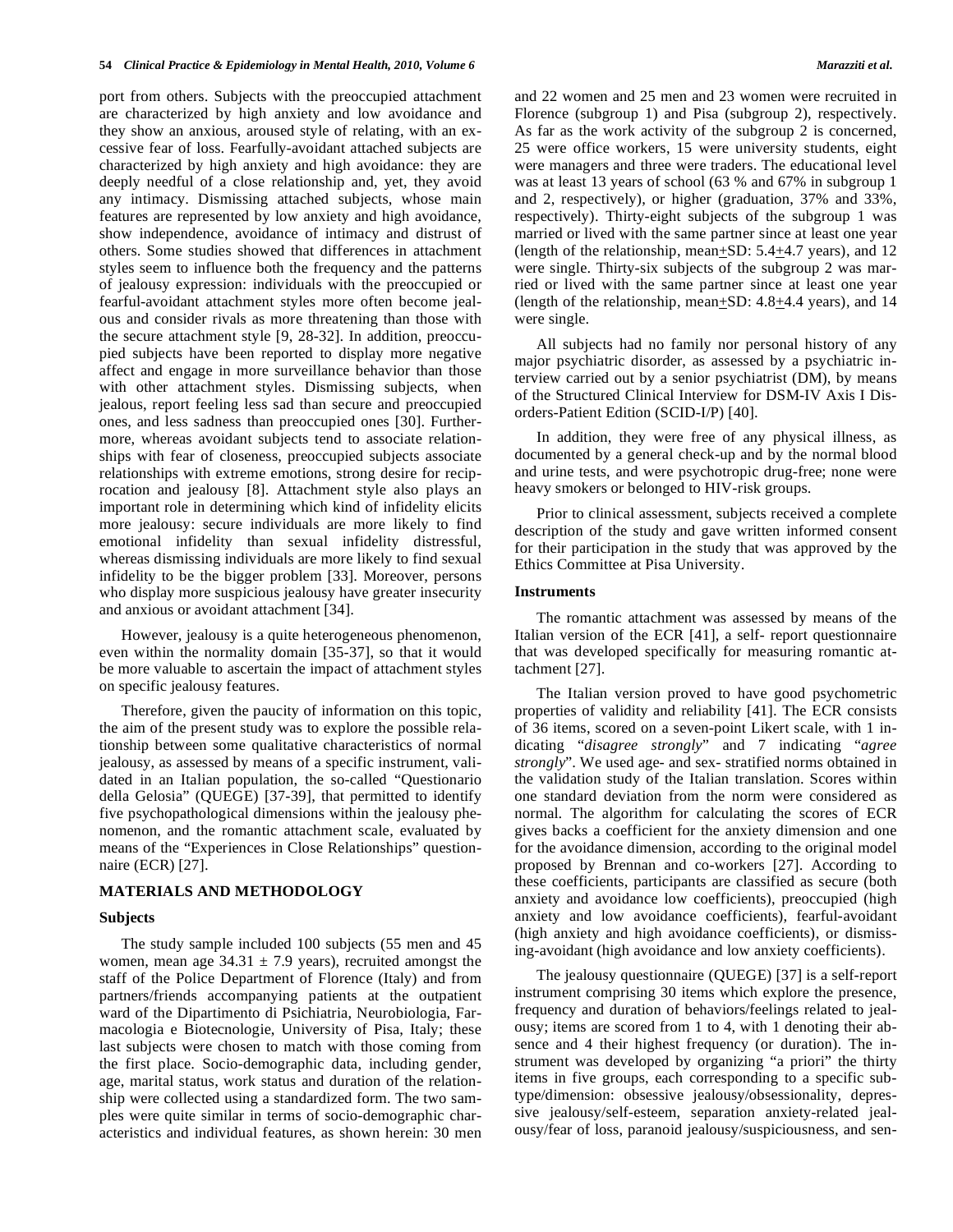| <b>Attachment Style</b> | Men | Women |       | Sign. |
|-------------------------|-----|-------|-------|-------|
| Secure                  | 31  | 30    | .071  | N.S.  |
| Preoccupied             |     | 13    | .559  | N.S.  |
| <b>Fearful-avoidant</b> |     |       | 2.337 | N.S.  |
| <b>Dismissing</b>       |     |       | .679  | N.S.  |

#### **Table 1. Distribution of the Romantic Attachment Styles in Men and Women**

sitivity-related jealousy/interpersonal sensitivity. The subtypes/dimensions were conceptualized as follows:

- Obsessive jealousy/obsessionality: characterized by involuntary feelings of jealousy which the individual is well aware must be excessive and unrealistic, but must struggle a lot to suppress [12];

- Depressive jealousy/self-esteem: characterized by the sense of inadequacy and inferiority when compared with the partner, which results in the inability to trust his/her faithfulness and which makes unavoidable the potential betrayal with some distant rivals [42-44];
- Separation anxiety-related jealousy/fear of loss: characterized by the inability to accept the prospect of a loss which it is perceived to be unbearable. As a consequence, the relationship becomes a kind of dependence, with the subject constantly requiring the proximity of the partner and showing signs of distress when separated [1-3, 27];
- Paranoid jealousy/suspisciousness: characterized by extreme diffidence and suspicion, as well as interpretative and control behaviors towards the partner and any perceived rival, and also by the complete and often entirely undeserved mistrust of the partner who, despite showing signs of true devotion, is considered to be of poor morality [45];
- Sensitivity-related jealousy/interpersonal sensitivity: characterized by hypersensitivity towards the partner and excessive reactivity to external stimuli and situations; a close proximity is generally avoided, although highly desiderable, and non-familiar individuals or items are considered potentially aggressive, so that everything and everybody is subjected to a constant monitoring [46, 47].

Some probe questions determine whether specific areas/situations are applicable to the respondent: if the answer to the probe question is "no", the questions exploring that specific area are skipped. We invited all participants to focus on a relevant current or previous, if single, relationship. All single subjects referred that they had been involved in at least one relevant romantic relationship. The QUEGE proved to be acceptable and required 15 minutes on average to complete. In addition, it resulted to be a reliable and sensitive instrument to detect the five subtypes of jealousy in an Italian population [37-39].

### **Statistical Analyses**

The distribution of the attachment styles was compared using the chi-square test. The correlations between the scales of the ECR and the QUEGE dimensions were analyzed using the non-parametric statistic Spearman's rho, because of the asymmetric distribution of the QUEGE scores. The scores of each dimension of the QUEGE were compared amongst the romantic attachment styles by means of the Kruskal-Wallis and Dunn tests. All statistical analyses were carried out using the Statistical Package for the Social Sciences, Version 12.01 (SPSS Inc. 2003).

# **RESULTS**

The attachment styles were distributed amongst subjects as follows: secure  $(N=61)$ , preoccupied  $(N=22)$ , fearfulavoidant  $(N=9)$  and dismissing  $(N=8)$ . Although there was no significant gender difference in the distribution of the attachment styles, preoccupied and fearful-avoidant patterns were more frequent in women (Table **1**).

As shown in Table **2**, each dimension of the QUEGE was significantly related to the anxiety scale of the ECR and to the coefficients of each attachment style. The following dimensions of the QUEGE, self-esteem, fear of loss and suspiciousness, were significantly related to the ECR avoidance scale, at variance with interpersonal sensitivity and obsessionality. When analyzing the mean scores of the QUEGE dimensions in each attachment style (Table **3**), it emerged that the subjects with the preoccupied style showed significantly higher scores than those with the secure style on the obsessionality, interpersonal sensitivity and fear of loss dimensions. The fearful-avoidant subjects also reported significant higher scores on the fear of loss dimension of the QUEGE than secure individuals, and a trend towards higher, albeit not significant, values on all the other dimensions. The dismissing subjects showed statistically significant lower scores on the self-esteem QUEGE dimension, than secure

**Table 2. Correlations Between the ECR Scales (Avoidance, Anxiety) and the QUEGE Dimensions (Self-Esteem, Suspiciousness, Obsessionality, Interpersonal Sensitivity, Fear of Loss)**

| Spearman's rho | Self-esteem          | <b>Suspiciousness</b> | <b>Obsessionality</b> | <b>Interpersonal Sensitivity</b> | <b>Fear of Loss</b>  |
|----------------|----------------------|-----------------------|-----------------------|----------------------------------|----------------------|
| Avoidance      | $r_s = 302$ (p=.009) | $r_s = 229$ (p=.048)  | $r_s = .089$ (N.S.)   | $r_s = 179$ (N.S.)               | $r_s = 311$ (p=.007) |
| Anxiety        | $r_s = 437$ (p=.000) | $r_s = .309$ (p=.007) | $r_s = .583$ (p=.000) | $r_s = .633$ (p=.000)            | $r_s = 577$ (p=.000) |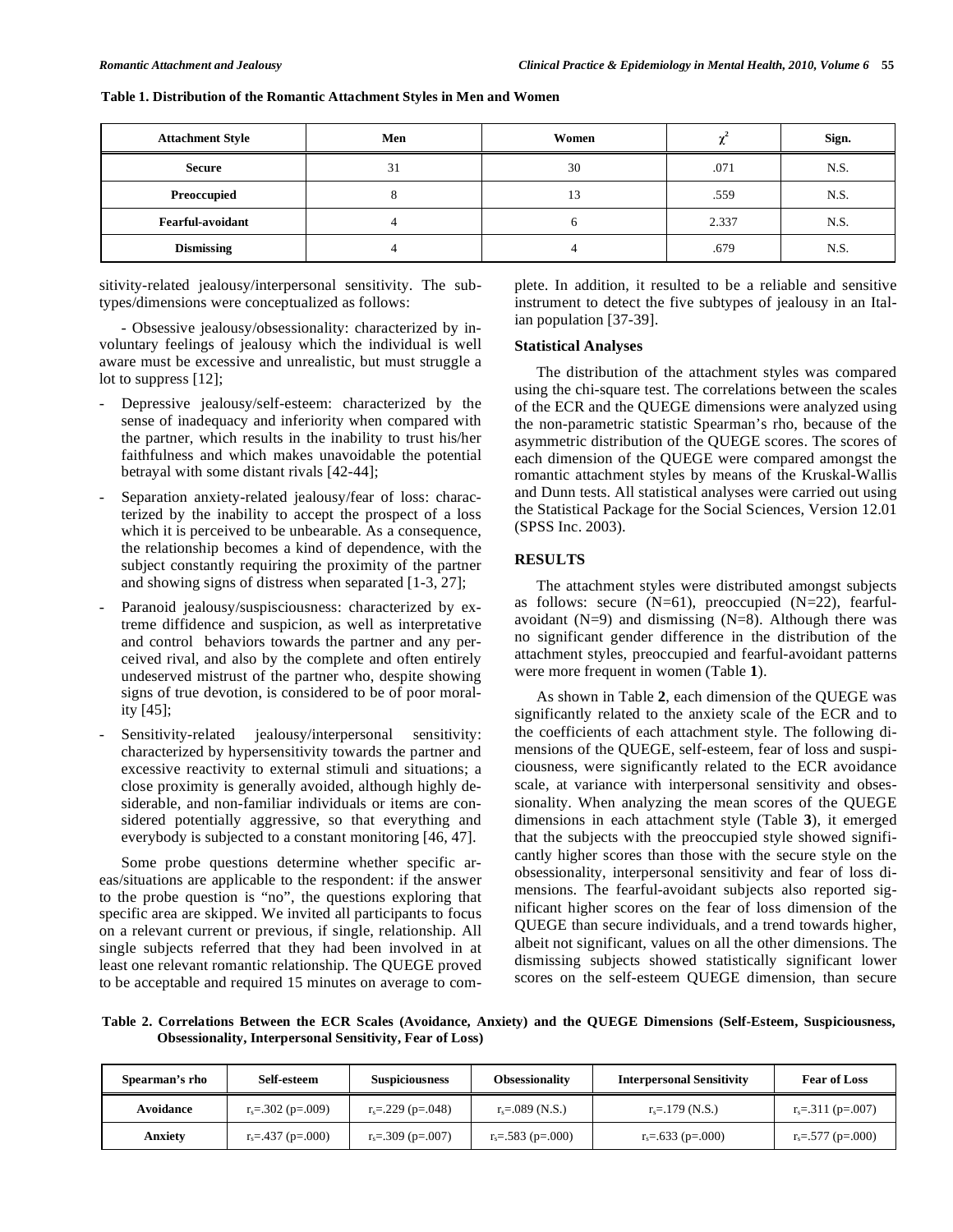| Table 3. Scores (mean+SD) of the QUEGE Dimensions in the Different Romantic Attachment Styles Results of the Kruskal-Wallis |  |
|-----------------------------------------------------------------------------------------------------------------------------|--|
| Test in Each QUEGE Dimension ( $\chi^2$ and p) and of the Dunn test for multiple comparisons (Q and p)                      |  |

| <b>Attachment Style</b> | N   | Self-esteem<br>$\chi^2$ =10.82 (p=.013) | <b>Suspiciousness</b><br>$\chi^2$ =6.673<br>(N.S.) | <b>Obsessionality</b><br>$\chi^2 = 25.73$<br>$(p=.000)$ | Interp. Sens.<br>$\chi^2 = 22.68$<br>$(p=.000)$ | <b>Fear of Loss</b><br>$\chi^2$ =16.03<br>$(p=.001)$ |
|-------------------------|-----|-----------------------------------------|----------------------------------------------------|---------------------------------------------------------|-------------------------------------------------|------------------------------------------------------|
| A-Secure                | 61  | $4.21 + 3.46$                           | $4.87 + 3.46$                                      | $5.74 + 4.41$                                           | $10.26 + 2.21$                                  | $8.96 + 1.49$                                        |
| <b>B</b> Preoccupied    | 21  | $7.95 + 4.97$                           | $7.00 + 3.64$                                      | $10.52 + 2.73$                                          | $14.26 + 3.51$                                  | $11.42 + 2.83$                                       |
| C-Fearf.-avoid.         | 10  | $8.20 + 7.12$                           | $7.00 + 3.80$                                      | $8.60 + 4.39$                                           | $11.60 + 2.07$                                  | $12.20 + 3.77$                                       |
| D-dismissing            | 8   | $5.75 + 4.50$                           | $3.50 + 5.00$                                      | $3.00 + 4.00$                                           | $10.25 + 1.89$                                  | $9.75 + 2.06$                                        |
| TOTAL.                  | 100 | $5.51 + 4.48$                           | $5.48 + 3.70$                                      | $7.00 + 4.56$                                           | $11.36 + 3.07$                                  | $9.84 + 2.41$                                        |

*Multiple comparisons***:** 

Self-esteem: *QAB=2.96 (p<.05)* 

Obsessionality:  $Q_{AB} = 4.66 (p < .01)$ ;  $Q_{BD} = 3.23 (p < .01)$ 

Interpersonal Sensitivity:  $Q_{AB}$ =4.75 (p <.01) ;  $Q_{BD}$ =2.27 (p <.05)

Fear of loss:  $Q_{AB} = 3.58 (p < 01)$ ;  $Q_{AC} = 2.39 (p < 05)$ 

individuals, and a trend towards a higher fear of loss which, however, did not reach the statistical significance.

### **DISCUSSION**

The present study explored the possible correlation between the scales of romantic attachment, assessed by means of the ECR, and five dimensions of jealousy derived from a specific questionnaire (QUEGE). The results showed that the ECR anxiety scale was significantly and positively related to all QUEGE dimensions, while the ECR avoidance scale was related only to the self-esteem, fear of loss and suspiciousness dimensions. Taken together, these findings suggest that the two phenomena, attachment and jealousy, are intertwined, as already reported [14-17, 30, 34]. However, the originality of our study was that we showed the presence of relationships with specific jealousy features possibly related to psychological dimensions rather to jealousy subtypes.

Interestingly, the analysis of the scores of the QUEGE dimensions in each attachment styles revealed some peculiarities. The subjects with the preoccupied style of romantic attachment, when compared with those with the secure style, had higher scores on different dimensions of jealousy, in particular obsessionality, fear of loss and interpersonal sensitivity. This is not surprising, since the three dimensions are strictly related in their meaning and, perhaps, emerge from a common anxious substrate. Preoccupied individuals had high, albeit not significant, score on the suspiciousness and self-esteem dimensions: this might be explained by their negative model of the self that would provoke their feeling of inadequacy, so that they consider the betrayal unavoidable [48]. The subjects with the fearful-avoidant romantic attachment style reported higher scores than secure individuals on the fear of loss dimension, and a trend towards lower scores on all the other dimensions. These findings suggest that preoccupied and fearful-avoidant subjects share high levels of anxiety. Dismissing subjects reported lower scores than secure individuals on the self-esteem dimension, probably because of their positive model of the self: this is consistent with the low levels of anxiety typical of these subjects.

On the contrary, they had high score, that however was not statistically significant, on the fear of loss dimension. Therefore, it might be that just the fear of losing the partner would be the "core" structure of the jealousy phenomenon that, in some individuals, may beget the obsessive thinking of a possible betrayal, and provoke the consequent monitoring of the partner.

The main bias of the present study is that the number of the subjects belonging to the different styles of romantic attachment was not the same, in any case, the distribution of the styles in our sample reflects that already reported by others [49-52]. In addition, the small sizes of some subgroups might limit the validity of statistical analyses and generalizability of our findings. However, our sample may be considered original, as all the subjects were not selected amongst students, as it is often the case [15, 53-59], although still not epidemiologically- based and recruited in two different environments: in any case, the two groups were quite similar and no difference in all tested variables/characteristics was detected.

# **CONCLUSION**

In conclusion, the findings of the present study, while showing that the ECR scales and the QUEGE dimensions are highly related, suggest that different attachment styles may explain qualitative individual features of jealousy, at least in normal subjects. Since the fear of losing the partner resulted to be a common feature of preoccupied, fearful-avoidant and dismissing individuals, although in this last case the statistical significance was not reached perhaps for the small number of subjects, it is concluded that it might represent the "organizer" of the jealousy phenomenon. In addition, as these attachment styles have been linked to the development of psychopathology [9, 29, 32, 38, 60], this might explain the vulnerability of some jealousy subjects to cross the border between normal and pathological conditions that may reach extreme levels of severity. In the light of the present findings, it would be interesting to replicate this study in individuals suffering from pathological jealousy.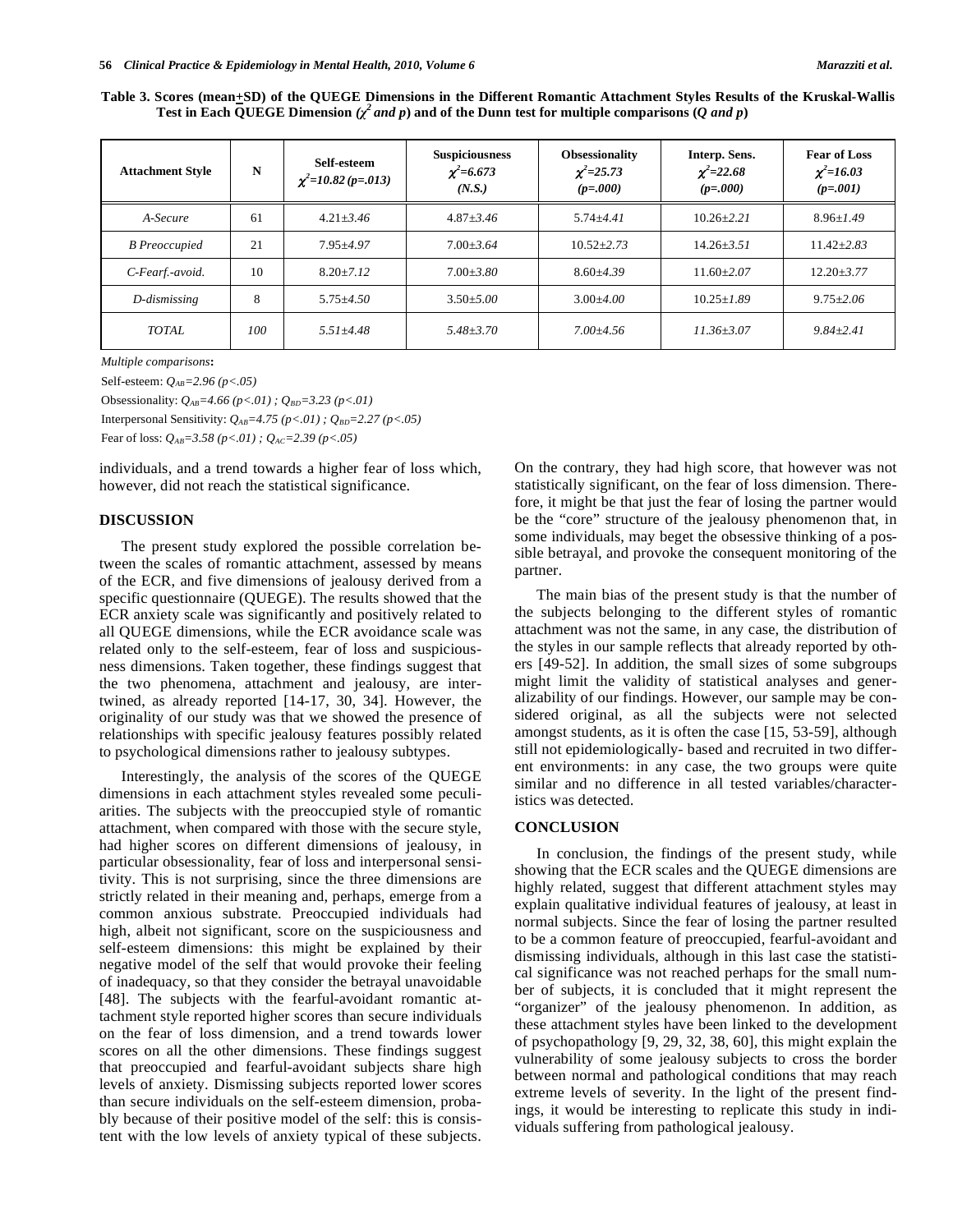### **LIST OF ABBREVIATIONS**

| QUEGE | $\alpha = 1$              | Questionario della Gelosia |                                    |  |  |
|-------|---------------------------|----------------------------|------------------------------------|--|--|
| ECR   | $\mathbf{r} = \mathbf{r}$ |                            | Experiences in Close Relationships |  |  |
|       |                           | questionnaire              |                                    |  |  |

#### **REFERENCES**

- [1] Bowlby J. Attachment and Loss: Attachment. New York, NY: Basic Books 1969.
- [2] Bowlby J. Attachment and Loss. Separation: Anxiety and Anger. New York, NY: Basic Books 1973.
- [3] Bowlby J. Attachment and Loss: Loss, Sadness and Depression. New York, NY: Basic Books 1980.
- [4] Ainsworth MDS, Blehar MC, WatersE, Wall S. Patterns of Attachment: Assessed in the Strange Situation and at Home*.* Hillsdale, NJ. Erlbaum, Inc. 1978.
- [5] Bifulco A, Moran PM, Ball C, Lillie A. Adult attachment style. II. Its relationship to psychosocial depressive-vulnerability. Soc Psychiatry Psychiatr Epidemiol 2002; 37: 60-7.
- [6] Klohnen EC, Bera SJ. Behavioral and experiential patterns of avoidantly and securely attached women across adulthood: a 31 year longitudinal perspective. J Pers Soc Psychol 1998; 74: 211-23.
- [7] Waters E, Merrick S, Treboux D, Crowell J, Albersheim L. Attachment security in infancy and early adulthood: a twenty-year longitudinal study. Child Dev 2000, 71: 684-9.
- [8] Hazan C, Shaver PR. Romantic love conceptualized as an attachment process. J Pers Soc Psychol 1987; 28: 511-24.
- [9] Sharpsteen DJ, Kirkpatrick LA. Romantic jealousy and adult romantic attachment. J Pers Soc Psychol 1997; 72: 627-40.
- [10] Mullen PE. Jealousy: the pathology of passion. Br J Psychiatry 1991; 158: 593-601.
- [11] Tarrier N, Beckett R, Harwood S, Bishay N. Morbid jealousy: a review and cognitive-behavioural formulation. Br J Psychiatry 1990; 157: 319-26.
- [12] Parker G, Barrett E. Morbid jealousy as a variant of obsessivecompulsive disorder. Aust N Z J Psychiatry 1997; 31: 133-8.
- [13] Buss DM, Haselton M. The evolution of jealousy. Trends Cogn Sci 2005; 9: 506-7.
- [14] Salovey P. The psychology of jealousy and envy. New York: Guilford Press 1991, pp. 3-29.
- [15] Mathes EW. Jealousy and romantic love: a longitudinal study. Psychol Rep 1986 ; 58: 885-6.
- [16] Sommers Van P. Jealousy. New York: Penguin Books 1988.
- [17] Sheets VL, Fredendall LL, Claypool HM. Jealousy evocation, partner reassurance, and relationship stability: an exploration of the potential benefits of jealousy. Evol Hum Behav 1997; 18: 387-402.
- [18] Grossman KE, Grossman K. Attachment Across the Life Cycle. London, England: Routledge Press 1991.
- [19] Bartholomew K, Horowitz LM. Attachment styles among young adults: a test of a four-category model. J Pers Soc Psychol 1991;  $61 \cdot 226 - 44$
- [20] Allen JP, Hauser ST, Borman-Spurrell E. Attachment theory as a framework for understanding sequelae of severe adolescent psychopathology: an 11-year follow-up study. J Consult Clin Psychol 1996; 64: 254-63.
- [21] Amini F, Lewis T, Lannon L, *et al.* Affect, attachment, memory: contributions toward psychobiologic integration. Psychiatry 1996; 59: 213-39.
- [22] Goldberg D. Vulnerability, destabilization and restitution in anxious depression. Acta Psychiatr Scand 2003; 418*:* 81-2.
- [23] Troisi A, D'Argenio A. The relationship between anger and depression in a clinical sample of young men: the role of insecure attachment. J Affect Disord 2004; 79: 269-72.
- [24] Feeney JA. Implications of attachment style for patterns of health and illness. Child Care Health Develop 2000; 2*:* 277-88.
- [25] Eberhart NK, Hammen CL. Interpersonal predictors of stress generation. Pers Soc Psychol Bull 2009; 35: 544-56.
- [26] Maunder RG, Hunter JJ. Attachment relationships as determinants of physical health. J Am Acad Psychoanal Dyn Psychiatry 2008; 36: 11-32.
- [27] Brennan KA, Clark CL, Shaver PR. Self-Report Measurement of Adult Attachment: An Integrative Overview, Attachment Theory and Close Relationships. New York: Guilford Press 1998; pp. 46- 76.

#### *Romantic Attachment and Jealousy Clinical Practice & Epidemiology in Mental Health, 2010, Volume 6* **57**

- [28] Radecki-Bush C, Farrell AD, Bush JI. Predicting jealous responses: The influence of adult attachment and depression on threat appraisal. J Soc Pers Relat 1993; 10: 569-88.
- [29] Buunk BP. Personality, birth order and attachment styles as related to various types of jealousy. Pers Individ Dif 1997; 23: 997-1006.
- [30] Guerrero LK. Attachment-style differences in the experience and expression of romantic jealousy. Pers Relat 1998; 5: 273-91.
- [31] Brumbaugh CC, Fraley RC. Transference and attachment: how do attachment patterns get carried forward from one relationship to the next? Pers Soc Psychol Bull 2006; 2*:* 552-60.
- [32] Simpson JA, Collins WA, Tran S, Haydon KC. Attachment and the experience and expression of emotions in romantic relationships: a developmental perspective. J Pers Soc Psychol 2007; 92: 355-67.
- [33] Levy KN, Kelly KM. Sex differences in jealousy. A matter of evolution or attachment history? In: Mikulincer M, Goodman GS, Eds. *Dynamics of romantic love: attachment, caregiving, and sex,*  New York: Guilford Press 2006; pp. 128-14.
- [34] Rydell RJ, Bringle RG. Differentiating reactive and suspicious jealousy. Soc Behav Pers 2007; 35(8):1099-114.
- [35] Paul L, Foss MA, Galloway J. Sexual jealousy in young men and women. Aggress Behav 1993; 19: 401-20.
- [36] Mullen PE, Martin J. Jealousy: A community study. Br J Psychiatry 1993; 164: 35-43.
- [37] Marazziti D, Sbrana A, Rucci P, *et al.* Consoli G, Catena Dell'Osso M. Heterogeneity of the jealousy phenomenon in the general population: An Italian study. CNS Spectr 2010; 15: 19-24.
- [38] Marazziti D, Di Nasso E, Masala I, *et al.* Normal and obsessional jealousy: A study of a population of young adults. Eur Psychiatry 2003; 18: 106-11.
- [39] Sbrana A, Gonnelli C, Raimondi F, Doria MR, Mungai F, Ravani L. Sottotipizzazione della gelosia: indagine preliminare. Italian J Psychopathol 2004; 10: 91.
- [40] First MB, Spitzer RL, Gibbon M, Williams JBW. Structured Clinical Interview for DSM-IV Axis I disorders - Patient Edition (SCID-I/P, Version 2.0). New York, NY: Biometrics Research Department, New York State Psychiatric Institute. 1995.
- [41] Picardi A, Vermigli P, Toni A, D'amico R, Bitetti D, Pasquini P. Il questionario «Experience in Close Relationships» (ECR) per la valutazione dell'attaccamento negli adulti: ampliamento delle evidenze di validità per la versione italiana. Italian J Psychopathol 2002; 8: 282-94.
- [42] Maggini C, Lensi P. Gelosia e depressione. Riv Sper Freniatria 1995; 119: 240-54.
- [43] De Steno D, Valdesolo P, Bartlett MY. Jealousy and the threatened self: getting the heart of the green-eyed monster. J Pers Soc Psycol 2006; 91: 626-41.
- [44] Maggini C, Lundgren E, Leuci E. Jealous love and morbid jealousy. Acta Biomed 2006; 77: 137-46.
- [45] Catalano-Nobili C, Cerquetelli G. Psicologia e psicopatologia della gelosia. Riv Neuropsichiatria 1953; 13: 213-48.
- [46] Lagache D. Le jalousie amoureuse*.* Paris: Presses Universitaires de France 1947.
- [47] Borel J. Les psychoses passionelles. Paris: L'Expansion Scientifique Francaise 1952.
- [48] Allen ES, Baucom DH. Adult attachment and patterns of extradyadic involvement. Fam Process 2004, 43: 467-88.
- [49] Mickelson KD, Kessler RC, Shaker PR. Adult attachment in a nationally representative sample. J Pers Soc Psycol 1997; 73: 1092–106.
- [50] Gjerde PF, Onishi M, Carlson KS. Personality characteristics associated with romantic attachment: a comparison of interview and self-report methologies. Pers Soc Psychol Bull 2004; 30: 1402-15.
- [51] Marazziti D, Dell'Osso B, Catena Dell'Osso M, *et al.* Romantic attachment in patients with mood and anxiety disorders. CNS Spectr 2007; 12: 751-6.
- [52] Riggs GA, Paulson A, Tunnell E, Sahl G, Atkinson HL, Ross CA. Attachment, personality, and psychopathology among adult patients: self-reported romantic attachment style versus adult attachment interview states of mind. Develop Psychopathol 2007; 19: 263-9.
- [53] Mathes EW, Roterr MP, Joerger SM. A convergence validity study of six jealousy scales. Psychol Rep 1982; 50: 1143-7.
- [54] Buunk B, Falus G, Buss DM. Romantic jealousy and romantic envy: a seven nation study. J Cross-Cult Psychol 1985; 16: 423-46.